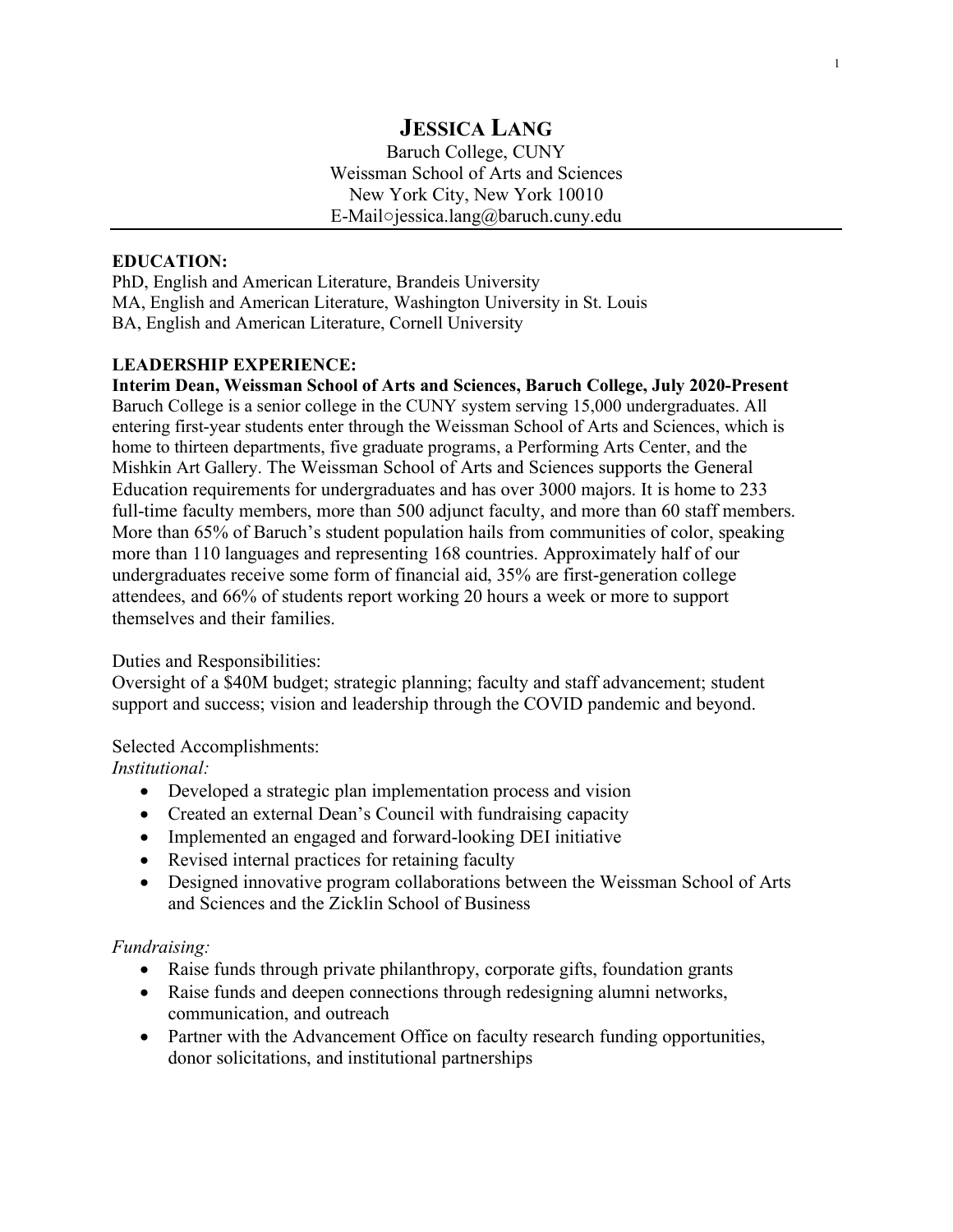# *Student Success:*

- Planning and launching an Executive Education degree program
- Collaborating with the Office of Undergraduate Enrollment on outreach, recruitment, and communications
- Supporting the launch of two new majors (Black and Latino Studies and Computer Science) and a new minor (Computer Science)
- Working with the Starr Career Center on early undergraduate initiatives
- Partnering with alumni affairs on events focused on alumni in the humanities, sciences, and social sciences
- Developing more experiential learning opportunities
- Creating opportunities for ZSB students to double major in WSAS
- Designing online and hybrid partnerships and opportunities for undergraduate and graduate degree programs
- Developing online stackable certificate programs within graduate programs

# *Faculty Development:*

- Led WSAS as it transitioned to an exclusively online instruction environment during the pandemic
- Created research support for faculty during the pandemic
- Designed a series of communications campaigns that focus on faculty success and WSAS visibility
- Created a mentorship system for new department chairs
- Redesigned internal processes around graders, proctors, and jumbo course limits
- Met with every full-time faculty member in the School
- Re-designed the mentorship and guidance program for new faculty
- Partnered with departments to ensure that tenure and promotion guidelines are documented and align with disciplinary best practices

# **Chair, English Department, Baruch College, 2018-2020**

The English Department is home to two General Education programs (First Year Writing and Great Works of Literature); a major; three minors; approximately 140 faculty members, both full-time and adjunct; over 100 majors; and 2 staff members.

Selected Accomplishments:

- Completed departmental self-study and external review
- Coordinated the launch of an English major student club
- Supported the creation of multiple online student resources
- Implemented a faculty mentorship system within the department
- Launched a tenure and promotion documentation committee
- Revised the faculty observation system
- Introduced adjunct faculty programming and integration into the department
- Secured funding for the student magazine *Refract*
- Secured funding for a series of full-time and adjunct faculty awards
- Collaborated with the dean's office and the provost's office for a cluster hire of lecturers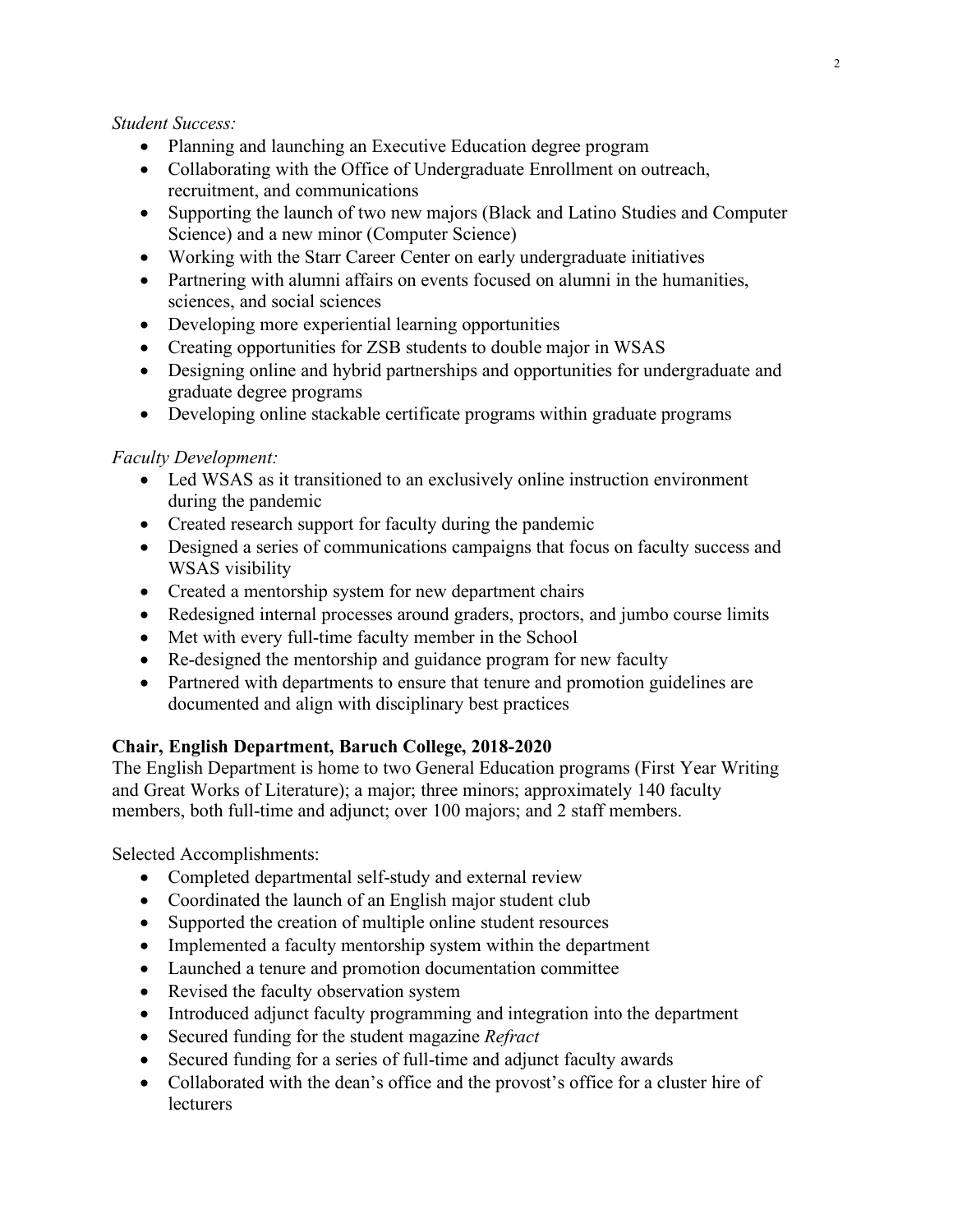# **William Newman Founding Director, Wasserman Jewish Studies Center, Baruch College, 2010-Present**

The Wasserman Jewish Studies Center is comprised of three areas: student-focused academic learning; advancement of research within the field for faculty and students; and public programming. The WJSC typically runs about a dozen programs a year; offers between four and six courses a year; partners with varied institutions in New York City, the United States, and globally to bring innovative and thoughtful programming to the College and the Baruch community.

Selected Accomplishments:

- Raised approximately \$6M:
	- o Endowment of the Center
	- o Endowment of the Directorship
	- o Endowment of a Professorship
	- o Funding for programming
	- o Support for specially designed courses
- Created a Jewish Studies minor
- Support the creation of new interdisciplinary courses
- Recruit and support faculty in teaching Jewish Studies courses
- Created a WJSC Advisory Board
- Designed a micro-study abroad program that offers all students the possibility of participation (now being adopted more broadly)
- Raise funds annually through private philanthropy and foundation grants.
- Liaise with Jewish Studies Programs across CUNY
- Network and partner with a wide range of institutions locally and globally
- Collaborate with faculty, staff, and departments across the College on recruitment, programming, and courses

### **ACADEMIC EXPERIENCE:**

Baruch College, City University of New York: Professor of English, 8/18-Present Associate Chair of the English Department, 9/12-9/13 Associate Professor of English, 9/10-8/18 Acting Director of the First Year Writing Program, Spring 2005; Spring 2006 Assistant Professor of English, 9/04-8/10 The Johns Hopkins University, Post-Doctoral Fellow in English and Writing, 9/03-8/04

### **PROFESSIONAL HONORS, PRIZES, FELLOWSHIPS:**

Presidential Excellence Award in Distinguished Teaching, 2017 Fellow, US Holocaust Memorial Museum's Center for Advanced Holocaust Studies, July 2014 PSC-CUNY Research Award, City University of New York, annually from 2004-2010 Fellow, 2010 Curt C. and Else Silberman Seminar for University Faculty, held at the US Holocaust Memorial Museum's Center for Advanced Holocaust Studies, June 2010 Nominated for the Felix Gross Achievement Award, 2009

Whiting Foundation Teaching Fellowship, Spring 2008

Faculty Fellowship Publication Program Grant, Spring 2007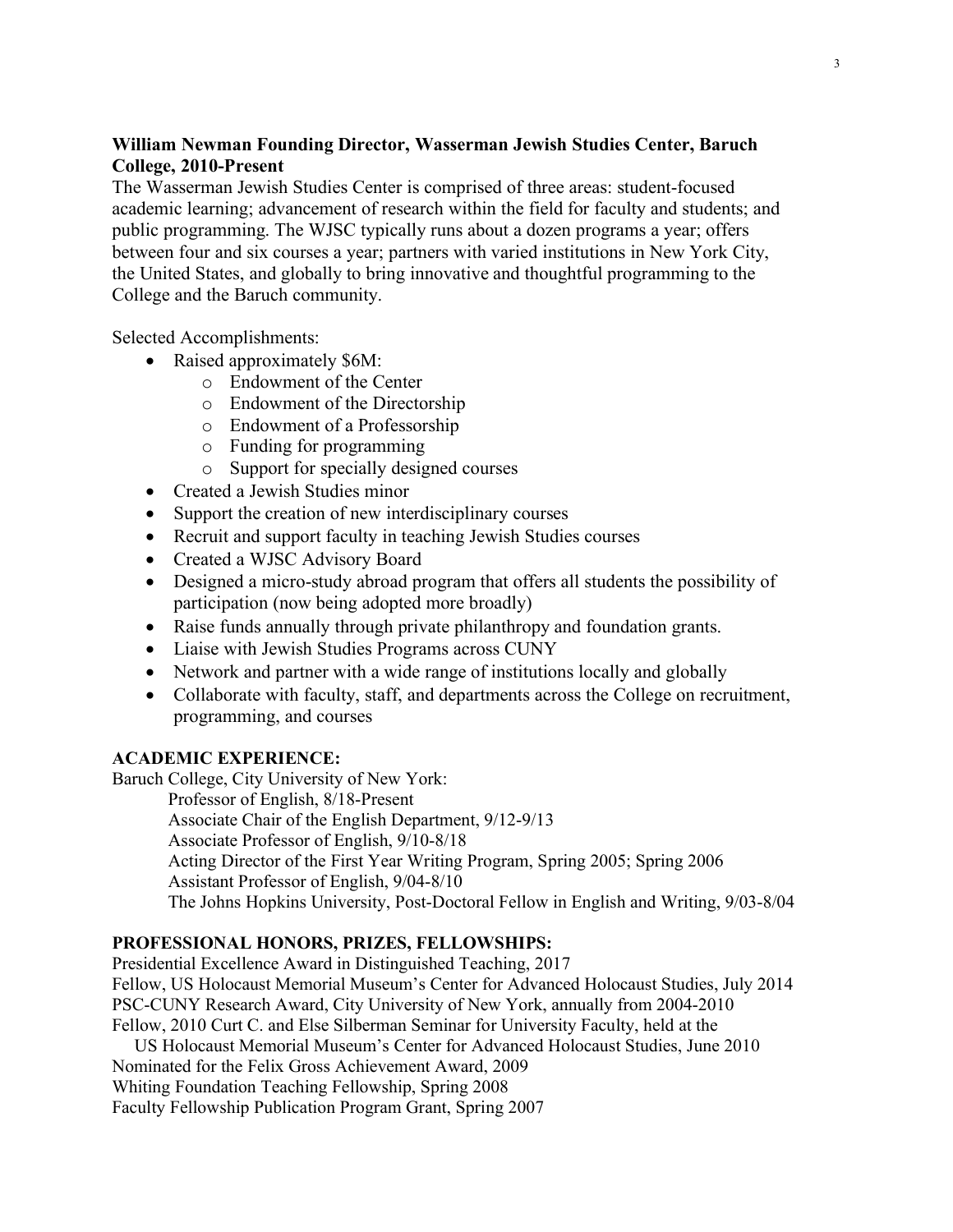Post-Doctoral Fellowship, Johns Hopkins University, 2003-2004 University Prize Instructorship, Brandeis University, Spring 2003 Dissertation Year Fellowship, Brandeis University, 2002-2003 Graduate Scholar-in-Residence, Brandeis University, 2001-2003 Brandeis University Teaching Fellow, 2001-2002 University Graduate Fellowship, Brandeis University, 1997-2001 University Fellowship, Washington University in St. Louis, 1995-1996

# **PUBLICATIONS:**

### **Books:**

*Textual Silence: Unreadability and the Holocaust.* Rutgers University Press, 2017.

*Off the Derech: Leaving Orthodox Judaism*, Edited by Jessica Lang and Ezra Cappell. SUNY Albany Press. July 2020.

#### **Journal:**

Invited Co-editors Glenn Dynner, Jessica Lang, Zalman Newfield, Joshua Shanes, *Journal of Jewish Identities*. Forthcoming 2022. Peer reviewed.

#### **Essays:**

Glenn Dynner, Jessica Lang, Zalman Newfield, Joshua Shanes, "Introduction." *Journal of Jewish Identities*. Forthcoming 2022. Peer reviewed.

"Newark," *Philip Roth in Context*. Edited by Magdalen McKinley. Cambridge University Press. 2021. Peer reviewed.

"Watching "Unorthodox" during COVID-19, Fordham University, Jewish Studies, May 2020 [https://jewishstudies.ace.fordham.edu/2020/05/10/lang-watching-unorthodox-during-covid-19/.](https://jewishstudies.ace.fordham.edu/2020/05/10/lang-watching-unorthodox-during-covid-19/)

"Troubled Aesthetics: The Survivor's Body in Post-Holocaust Film," *Palgrave Handbook of Holocaust Literature and Culture*. Edited by Victoria Aarons and Phyllis Lassner. Palgrave Macmillan. 2020. Peer reviewed.

"Introduction," *Off the Derech: Orthodox Judaism in the Modern World*, Edited by Jessica Lang and Ezra Cappell. SUNY Albany Press. 2020. Peer reviewed.

"Between Us: Intimacy in Women's Off-the-Derech Memoir," *Off the Derech: Orthodox Judaism in the Modern World*, Edited by Jessica Lang and Ezra Cappell. SUNY Albany Press. 2020. Peer reviewed.

"Feminism and Gender in Contemporary Jewish American Writing," *The New Jewish-American Literary Studies: Twenty-First Century Critical Revisions*. Edited by Victoria Aarons. Cambridge University Press. 2019. Peer reviewed.

"Narrating the Past in a Different Language: Teaching the Holocaust through Third Generation Fiction," *Jewish American and Holocaust Literatures: Approaches to Teaching*. Edited by Victoria Aarons and Holli Levitsky. SUNY Albany Press. 2019. Peer reviewed.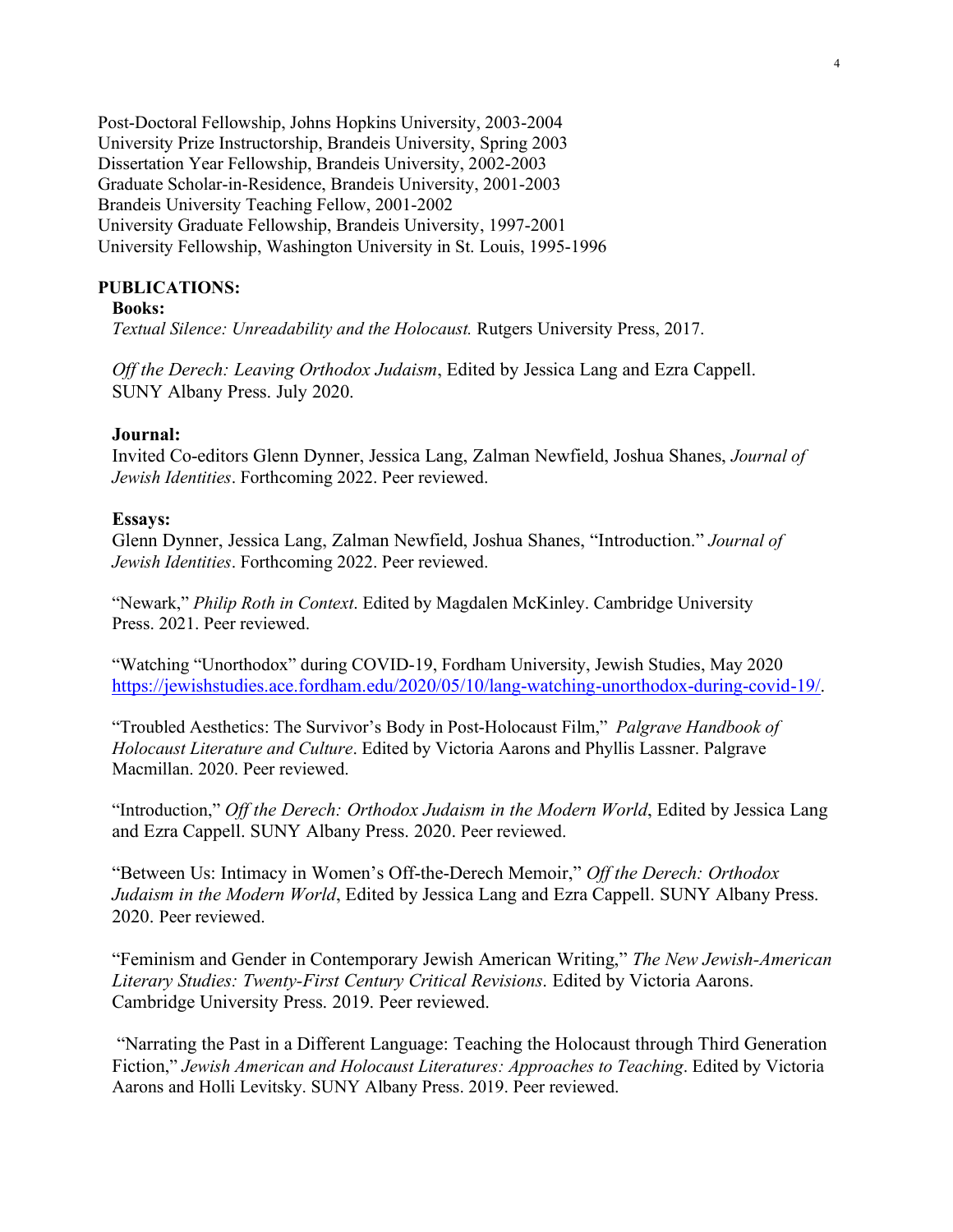"Measure for Measure: Narrative and Numbers in Holocaust Textual Memorials." *Third-Generation Holocaust Narratives: The Intergenerational Transmission of Memory, Longing, and Loss*. Edited by Victoria Aarons, Lexington Books. 2017. Peer reviewed.

"Jewish Studies at Baruch College." *Departure to Destination: Reminiscences of the Weissman School of Arts and Sciences*. Edited by Aldemaro Romero and Gary Hentzi. City University of New York. 2017.

"The Problem with Reading the Holocaust: An Interpretation of Ozick's *The Messiah of Stockholm*." *The Burning: Cynthia Ozick.* Edited by Jane Statlander-Slote. Northeast Publishing. 2016.

"Unbound and Un-bodied: Reading Race in Malamud's *The Tenants*." *Bernard Malamud: A Centennial Tribute*, edited by Victoria Aarons and Gustavo Sanchez. Wayne State University Press. 2016. Peer reviewed.

Op-Ed: "What's wrong with March of the Living?" 14 April 2015, Jewish Telegraphic Agency (JTA), [http://www.jta.org/2015/04/14/news-opinion/opinion/op-ed-whats-wrong-with-march-of-the](http://www.jta.org/2015/04/14/news-opinion/opinion/op-ed-whats-wrong-with-march-of-the-living?utm_source=Newsletter+subscribers&utm_campaign=ffe3823fee-Daily_Briefing_Multiple_Subject_Line_4_16_2015&utm_medium=email&utm_term=0_2dce5bc6f8-ffe3823fee-25342569)[living?utm\\_source=Newsletter+subscribers&utm\\_campaign=ffe3823fee-](http://www.jta.org/2015/04/14/news-opinion/opinion/op-ed-whats-wrong-with-march-of-the-living?utm_source=Newsletter+subscribers&utm_campaign=ffe3823fee-Daily_Briefing_Multiple_Subject_Line_4_16_2015&utm_medium=email&utm_term=0_2dce5bc6f8-ffe3823fee-25342569)Daily Briefing Multiple Subject Line 4 16 2015&utm\_medium=email&utm\_term=0\_2dce5bc6f8[ffe3823fee-25342569](http://www.jta.org/2015/04/14/news-opinion/opinion/op-ed-whats-wrong-with-march-of-the-living?utm_source=Newsletter+subscribers&utm_campaign=ffe3823fee-Daily_Briefing_Multiple_Subject_Line_4_16_2015&utm_medium=email&utm_term=0_2dce5bc6f8-ffe3823fee-25342569)

Republished as lead briefing on 16 April 2015. Translated into German and Hebrew. Republished in at least five other news publications.

"The Three-Pronged Dialectic: Understanding Conflict in Chaim Potok's Early Fiction." *Chaim Potok: Confronting Modernity Through the Lens of Tradition*. Pennsylvania State University Press: 2013. Peer reviewed.

"The Language of Desire and the Urban Man: Reading Masculinity in Saul Bellow's *Seize the Day." Saul Bellow Journal*. Winter/Fall 2013. Volume 26. Number 1-2. 81-100. Peer reviewed.

"Jewish and American, Historical and Fictional: The (Un)ifying Experience of Reading Text." *Studies in American Jewish Literature*. Spring 2012. 76-83. Peer reviewed.

"Rebecca Gratz: From Small Town Lancaster to Philadelphia." *The Canadian Jewish News.* 8 September 2010. B14-B17.

"Mercy Flynt Morris and Nancy Flynt: A Portrait of Two Connecticut Sisters in the Early Republic." *Massachusetts Review*. Summer 2010. 345-359. Peer reviewed.

"Retelling the Retold: Race and Orality in Stowe's *Uncle Tom's Cabin*." *Arizona Quarterly: A Journal of American Literatures, Culture and Theory*. Summer 2010. Volume 66, No. 2. 35-58. Peer reviewed.

"*The History of Love*, the Contemporary Reader and the Transmission of Holocaust Memory." *Journal of Modern Literature*. Fall 2009. Volume 33, No. 1. 43-56. Peer reviewed.

" 'Nothing Remarkable Took Place': Discovering the Flynt Sisters." *Tulsa Studies in Women's Literature.* Spring 2009. Volume 28, No.1. Peer reviewed.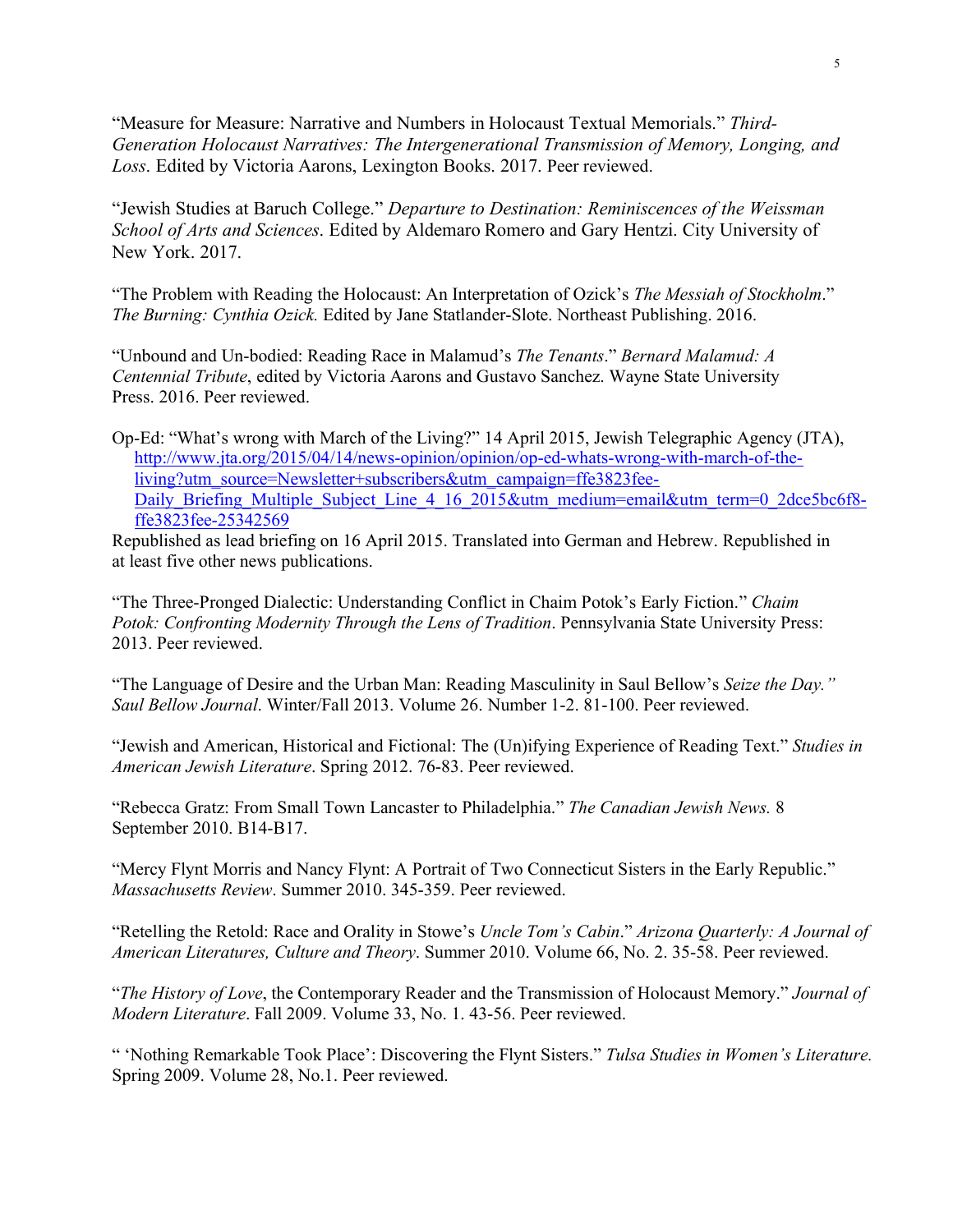"Scratching the Surface: Reading Character in *Female Quixotism.*" *Texas Studies in Literature and Language*. Summer 2009. Volume 51, No. 2. 119-141. Peer reviewed.

"Rebecca Newberger Goldstein." *Encyclopedia of Jewish-American Literature*. Edited by Gloria L. Cronin and Alan L. Berger. Facts-on-File. 2009.

"*Mazel*." *Encyclopedia of Jewish-American Literature*. Edited by Gloria L. Cronin and Alan L. Berger. Facts-on-File. 2009.

"*Call It Sleep.*" *Encyclopedia of Jewish-American Literature*. Edited by Gloria L. Cronin and Alan L. Berger. Facts-on-File. 2009.

"Violence, Redemption and the Shoah: The Role of History in Potok's Early Fiction." *Studies in American Jewish Literature*. 2008. Volume 27. 69-86. Peer reviewed.

"An Interview with Rebecca Goldstein." *Contemporary Literature*. Spring 2008. Volume 49, Number 1. 1-23. Peer reviewed.

"The Survivor." *The Massachusetts Review*. Autumn 2007. Volume 48. Issue 3. 358-360. Peer reviewed.

#### **Book and Film Reviews:**

*Degrees of Separation: Identity Formation While Leaving Ultra-Orthodox Judaism.* By Schneur Zalman Newfield, 2020. In *AJS Review*, Cambridge University Press, Forthcoming 2021.

*The Spiritual Transformation of Jews Who Become Orthodox*. By Roberta G. Sands. Albany, NY: SUNY Press, 2019. In *American Jewish History*, Johns Hopkins University Press. Forthcoming 2021.

*Teaching Jewish American Literature*. Edited by Roberta Rosenberg and Rachel Rubinstein. The Modern Language Association of American, 2020. In *MELUS Journal*, Oxford University Press. Forthcoming 2021.

*A Hundred Acres of America: The Geography of Jewish American Literary History*. By Michael Hoberman. Rutgers University Press, 2018. In *MELUS Journal*, Oxford University Press, 2020.

*Third-Generation Holocaust Representation: Trauma, History, and Memory.* By Victoria Aarons and Alan L. Berger. Northwestern University Press, 2017. In *Studies in Jewish American Literature*, Pennsylvania State University Press, 2019. Editor: Benjamin Schreier.

*Holocaust Impiety in Jewish American Literature: Memory, Identity, (Post-) Postmodernism*. By Joost Krijnen. Brill Rodopi, 2016. In *Philip Roth Studies*, Purdue University Press, 2018. Executive Editors: David Brauner and Debra Shostak.

*Borrowed Voices: Writing and Racial Ventriloquism in the Jewish American Imagination*. By Jennifer Glaser. Rutgers University Press, 2016. In *American Literary History*, Oxford University Press, 2017. Editor: Gordon Hutner.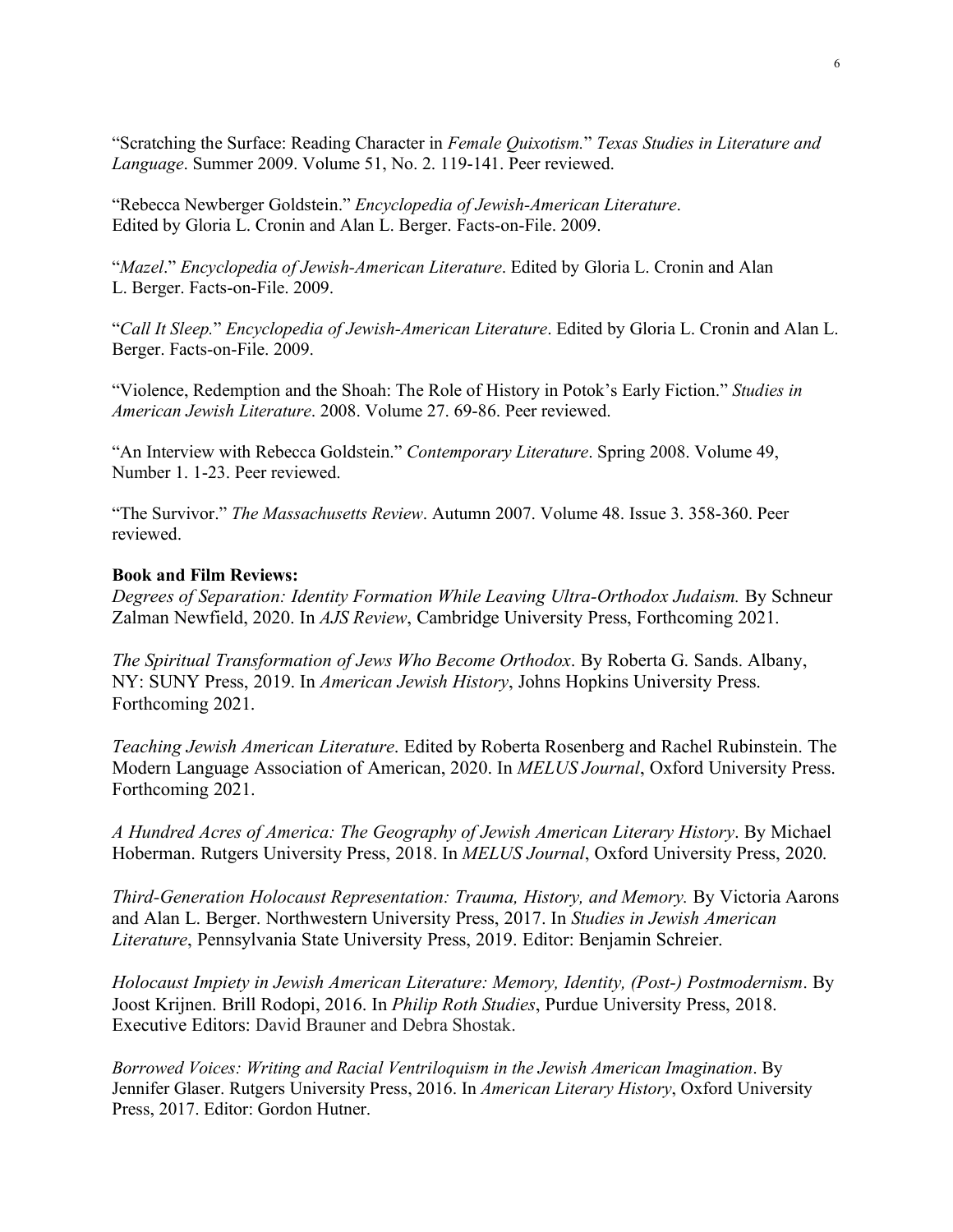*Representations of Anne Frank in American Literature: In Different Rooms*. By Rachael McLennan. Routledge Press, 2017. In *Philip Roth Studies*, Purdue University Press, 2017. Editors: Debra Shostak and David Brauner.

*A Writer's Resource* manuscript, by Elaine Maimon, Janice Peritz, and Kathleen Blake Yancey (New York: McGraw-Hill 2008). July 2008.

Film Review of "Blind Spot." *Scope*. Fall 2004.

Film Review of "The Grey Zone." *Scope*. May 2004.

#### **Work In Progress:**

*Haredi Research Group*. A multi-modal project involving thirty scholars and practitioners from a diverse array of fields examining the shift towards religiously oriented American conservativism in the Haredi community in New York and Israel.

*The Assimilation of Memory and the Future of Jewish American Narration*. Book Project.

*The Holocaust in the Disciplines: Re-Viewing the Warsaw Ghetto: Intersections, Contexts and Limits,* Co-Edited by Jessica Lang and Samuel Kassow.

#### **INVITED AND PRESENTED PAPERS:**

"Transforming Appearances: Understanding OTD Storytelling through a Transgender Lens," December 2020, Association for Jewish Studies. Online.

"Scholarship on the OTD Experience," Roundtable, January 2020, Footsteps Conference. New York City, NY.

"Dependents and Independence: The Image of the Jewish Mother in OTD Narrative," December 2019, Association for Jewish Studies. Boston, MA.

OTD (Off the Derekh) Memoirs and Contemporary Jewish Identity, Roundtable, December 2019, Association for Jewish Studies. Boston, MA.

"Gender and Identity Politics of OTD," Roundtable: Moderator and Participant. December 2018, Association for Jewish Studies. Boston, MA.

"Memory and Assimilation in Third Generation Holocaust Literature," November 2018. Jewish American and Holocaust Literature Conference. Miami Beach, FL.

"Picturing Past, Present and Future: Contemporary Graphic Holocaust Literature," May 2018. American Literature Association Conference. San Francisco, CA.

"Measure for Measure: Narrative and Numbers in Holocaust Textual Memorials," Alliance for Historical Dialogue and Accountability, December 2017, Columbia University, New York.

"OTD Narratives in American Jewish Culture and Modern Jewish Thought," Roundtable participant.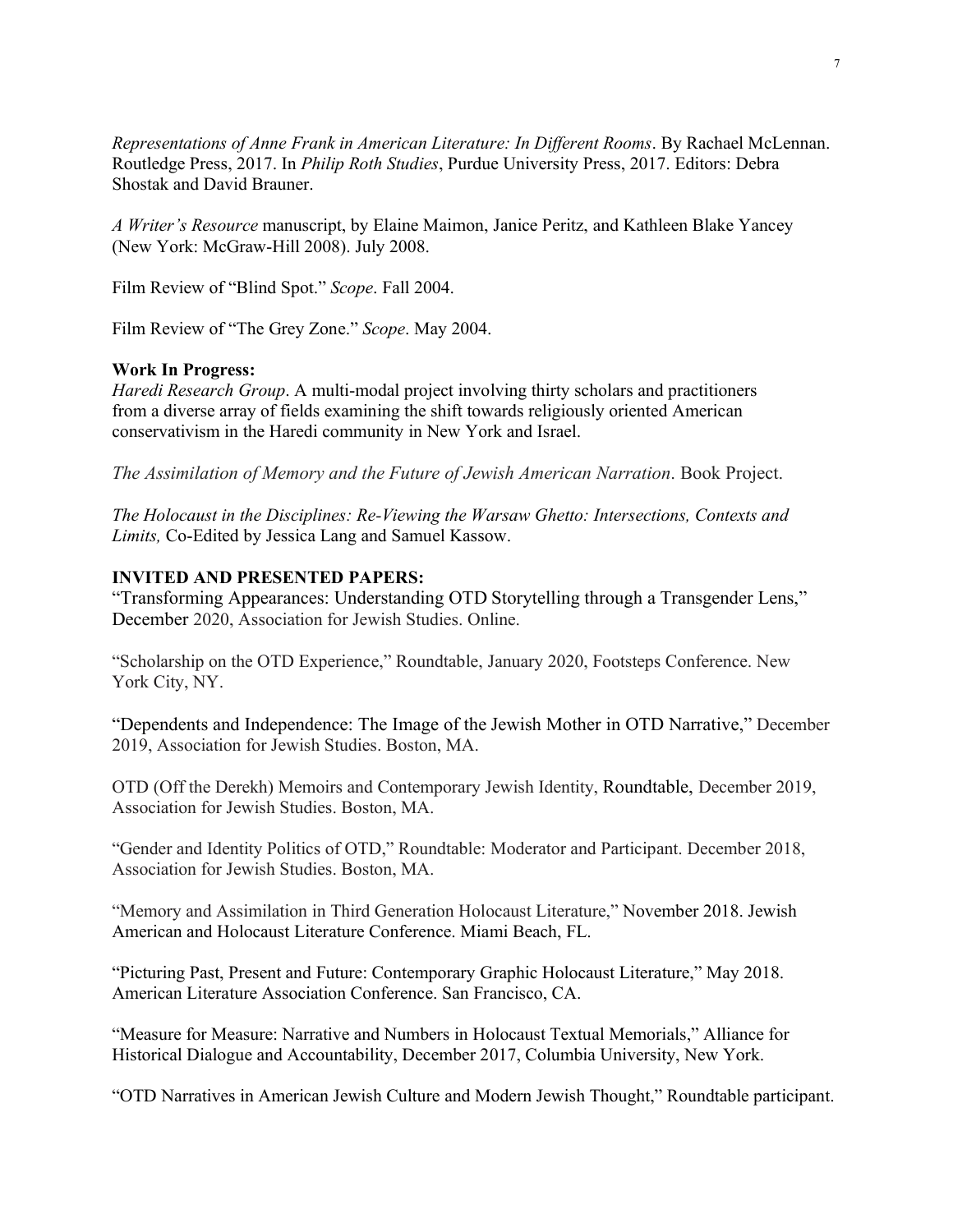December 2017, Association for Jewish Studies. Washington, DC. "Continental Drift: The Making of Global Holocaust Memory," November 2017. Jewish American and Holocaust Literature Conference. Miami Beach, FL.

"Re-Viewing the Warsaw Ghetto," Roundtable organizer and participant. December 2016, Association for Jewish Studies. San Diego, CA.

"Fact and Fiction: The Story Narrated in Third Generation Memoir," November 2016. Jewish American and Holocaust Literature Conference. Miami Beach, FL.

Invited Respondent: "The Holocaust in Contemporary Jewish American Literature," May 2016. American Literature Association Conference. San Francisco, CA.

"Micro Study-Abroad and Teaching the Holocaust," Roundtable Participant. December 2015. Association for Jewish Studies. Boston, MA.

"Reading Race in Malamud's Fiction," November 2015. Jewish American and Holocaust Literature Conference. Miami, FL.

"Waiting for the Moshiach: Reading Absence in Ozick's *The Messiah of Stockholm*," November 2014. Jewish American and Holocaust Literature Conference. Miami, FL.

"Becoming the Archive: Second Generation and the Act of Collecting." December 2013. Association for Jewish Studies. Boston, MA.

"Reading and the Unreadable," invited speaker, Georgetown University, Program for Jewish Civilization, April 2013. Washington, DC.

"Reading and the Holocaust: The Experience of Trauma in Contemporary American Holocaust Literature," December 2012. Association for Jewish Studies. Chicago, IL.

"The Jewish Body and Its Shadow: Reading Philip Roth's *Nemesis*," May 2011. American Literature Association Annual Conference. Boston, MA.

" 'The Business of Every Woman' ": Financing Widowhood in Rebecca Rush's *Kelroy,"* March 2011. Society of Early Americanists' Seventh Biennial Conference. Philadelphia, PA.

"Staging Mass Collections and the Limitations of Props: Seeing Third Generation Memory at Work," December 2010. Association for Jewish Studies Conference. Boston, MA.

"The Holocaust, Queer Memory, and the Third Generation," May 2010. American Literature Association Annual Conference. San Francisco, CA.

Panel Chair. "Exploring Recent American Novels," May 2010. American Literature Association Annual Conference. San Francisco, CA.

Invited Speaker. "Even an Illiterate Can Read 'Greenhorn'," Weissman Talks, November 2009. Baruch College, New York, NY.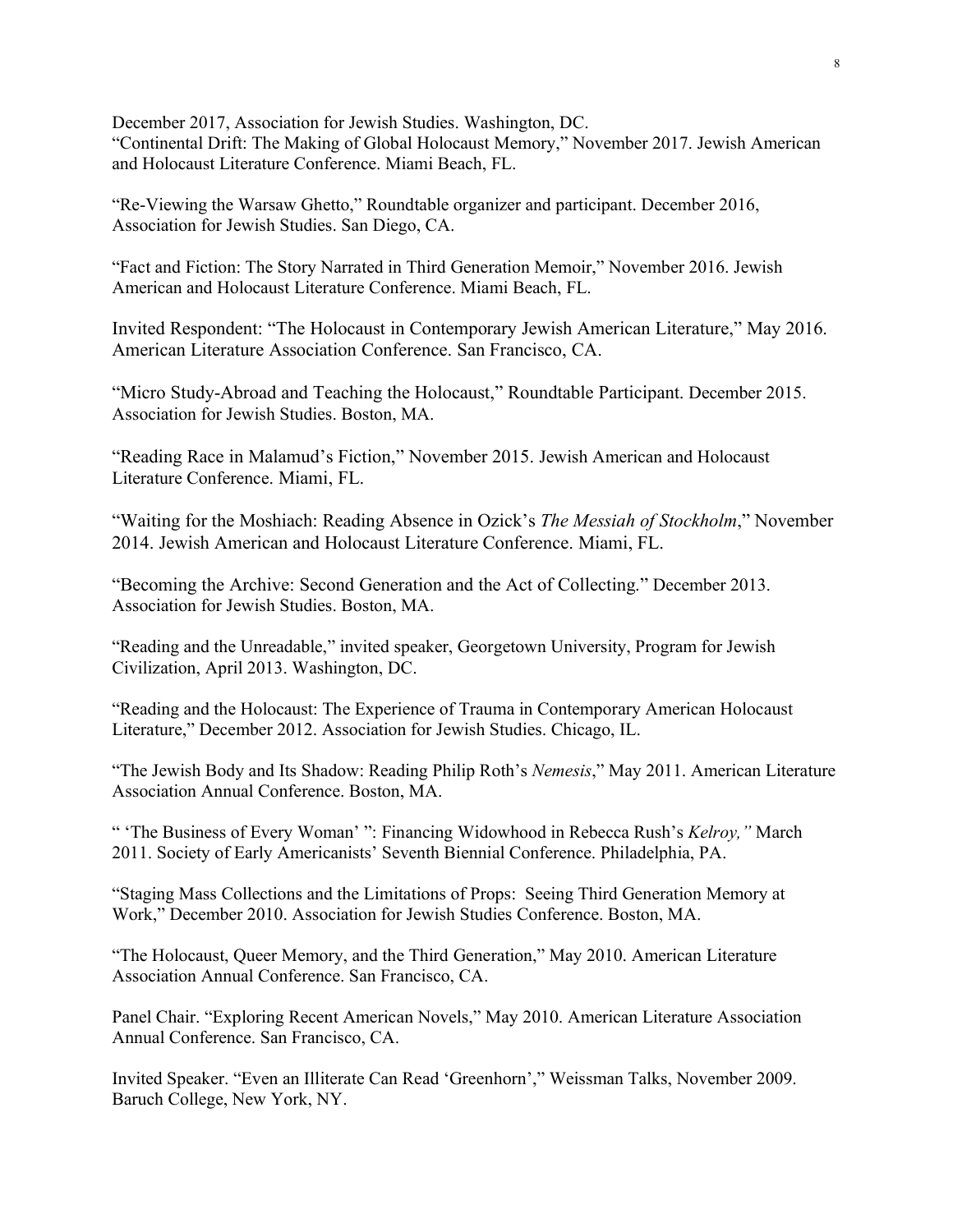"Witness to the End: Daniel Mendelsohn and the Third Generation Holocaust Memoir," May 2009. American Literature Association Annual Conference. Boston, MA.

Panel Chair: "What Can Happen Here?" May 2009. American Literature Association Annual Conference. Boston, MA.

"History and Laughter in 'Image before My Eyes,'" Weissman Talks, October 2008. Baruch College, New York, NY.

"Nicole Krauss's *The History of Love*: The Holocaust and The Post-Modern," May 2008. American Literature Association Annual Conference. San Francisco, CA.

Panel Chair: "Bodies and Commodities: Consumption in 19th- and 20th-Century America," May 2008. American Literature Association Annual Conference. San Francisco, CA.

"The Search for the American Hero in Early American Novels," May 2007. American Literature Association Annual Conference. Boston, MA.

Panel Chair: "Internationalizing American Literary Studies," May 2006. American Literature Association Annual Conference. San Francisco, CA.

"The Value of Reiterative Storytelling in Stowe's *Uncle Tom's Cabin,*" May 2006. American Literature Association Annual Conference. San Francisco, CA.

"Blurring with Fiction: Cynthia Ozick and the Holocaust Story," April 2006. 12<sup>th</sup> Annual American Literature Association Jewish American & Holocaust Symposium. Boca Raton, Florida.

Invited Panelist: "Jewish Life in Germany: Past, Present, and Future," August 2004. German Consulate, Office of the Foreign Ministry.

Keynote Speaker: "Weak Constitutions and Unstable Unions: The Politics of Foster's *The Coquette*," March 2004. A Celebration of Hannah Webster Foster's *The Coquette*, Peabody Historical Society, Peabody, Massachusetts.

"Affection and Affectation in Tabitha Tenney's *Female Quixotism,*" March 2003. Northeast Modern Language Association, Boston, Massachusetts.

Invited Speaker: "The Role of Teaching in a Graduate Student's Career," September 2002. Teaching Fellows Orientation, Brandeis University.

Invited Panelist: "20/20 Hindsight: Reflections on Graduate School," September 2002. Brandeis University.

"The Role of Female Passing in 'Angry Harvest,'" April 2002. Northeast Modern Language Association, Toronto, Canada.

"The Symptomatic 'Body' of Susannah Rowson," Conference on Feminist Studies, December 2001. Brandeis University, English Department and Women's Studies Program.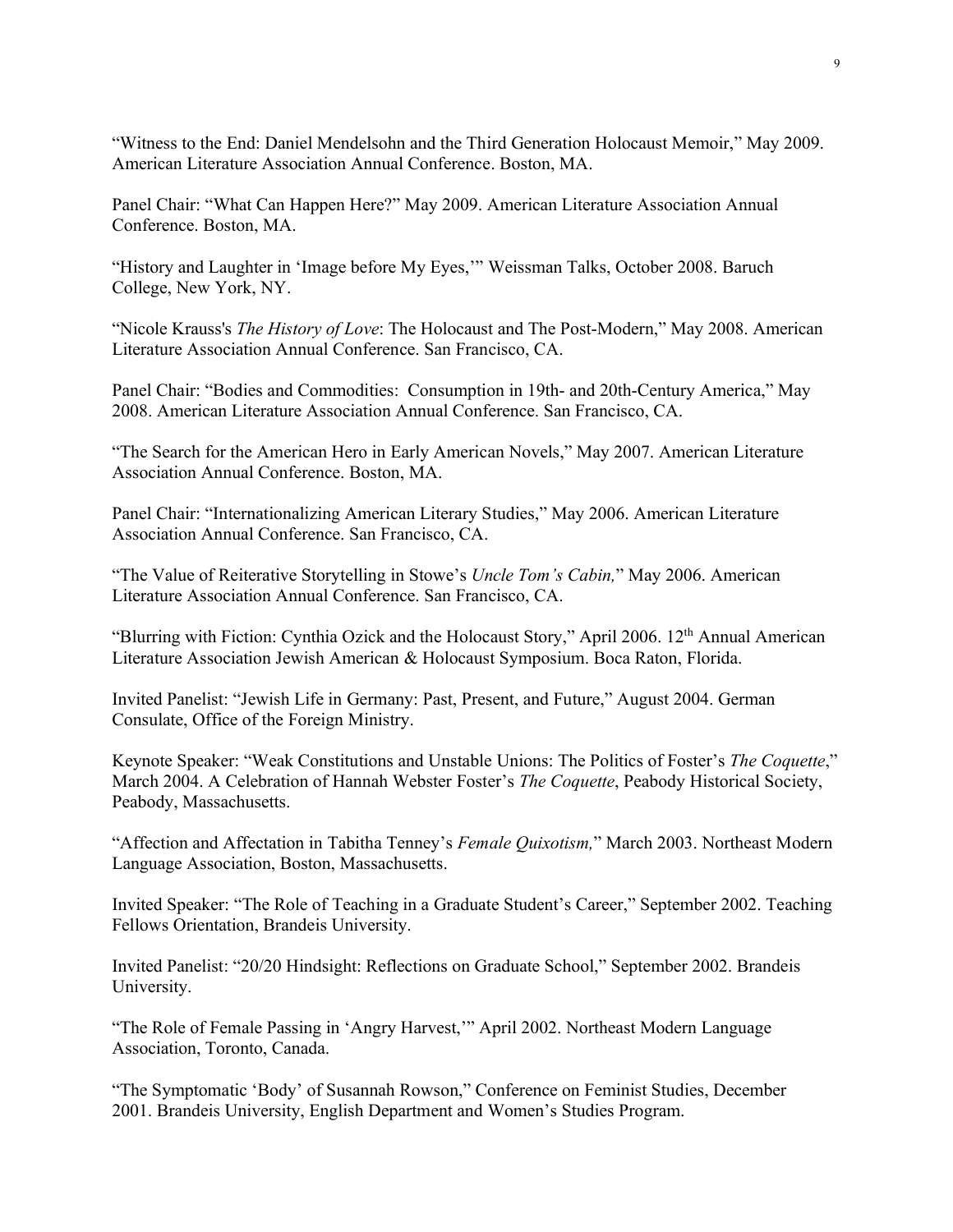"The Politics of Death in Hannah Foster's *The Coquette,*" March 2001. Feminist Colloquium, Brandeis University, English Department.

### **INSTITUTIONAL SERVICE:**

Service to the Department Executive Committee Member, 2012-2013; 2017-2020 Curriculum Committee Member, 2010-2013; 2018-2020 Composition Committee Member. Spring 2004, Spring 2006-2010; 2014-2020 Secretary of Department, Fall 2007, Fall 2008 Co-leader of "Four Fridays," Spring 2007 Secretary of Composition Committee, 2006-2007 Acting Writing Director. Spring 2005, Spring 2006 Service to the College Baruch College, WSAS Promotion and Budget Committee, 2014-2018; Fall 2018-Present Search Committee in English, 2019 (chair), 2017, 2015, 2013 (chair), 2012 Search Committee in Sociology/Anthropology, 2018 Selection Committee for Presidential Award in Teaching (Adjunct) 2018 Search Committee in History, 2012 Chair, Undergraduate Honors Committee, Fall 2012-Fall 2013; member, 2008-2012 Weissman School of Arts and Sciences Representative to the Zicklin School of Business, 2008-2013 Chair, Joint Committee on Faculty Research, 2010-2012 Weissman School of Arts and Sciences Committee on Academic Standing, 2010-2012 Chair, Ad Hoc Committee on Committee Review, 2010-2011 Chair, Committee on Prizes, Scholarships and Awards, 2008-2010 Committee on the Library, 2008-2010 Search Committee for Director of the Writing Program, Fall 2012 Search Committee for Director of the Writing Center, Fall 2008 Search Committee for Director of Student Academic Services, Spring 2006 Taskforce on Writing in the University, Spring 2007-Spring 2008 Search Committee for Director of Student Academic Services, Spring 2006 CUNY Proficiency Exam (CPE) Committee Member. Spring 2005

# **OTHER PROFESSIONAL ACTIVITIES**:

MLA Delegate, Jewish American Literature Forum, 2021-2024. Member of the Editorial Board of *Studies in Jewish American Literature*, 2012-Present. Member of the Editorial Board of *Transformations: The Journal of Inclusive Scholarship and Pedagogy*, 2008-2010.

Reviewer for the following academic presses: Palgrave Press, Rutgers Press, SUNY Press, University of Virginia Press.

### Dissertation Reader:

*Sailing Through Darkness: A Study of Identity Crisis in Select Novels of Anita Desai.* Dissertation manuscript by M. Vimaladevi. University of Madras. Department of English, Stella Maris College. July 2015.